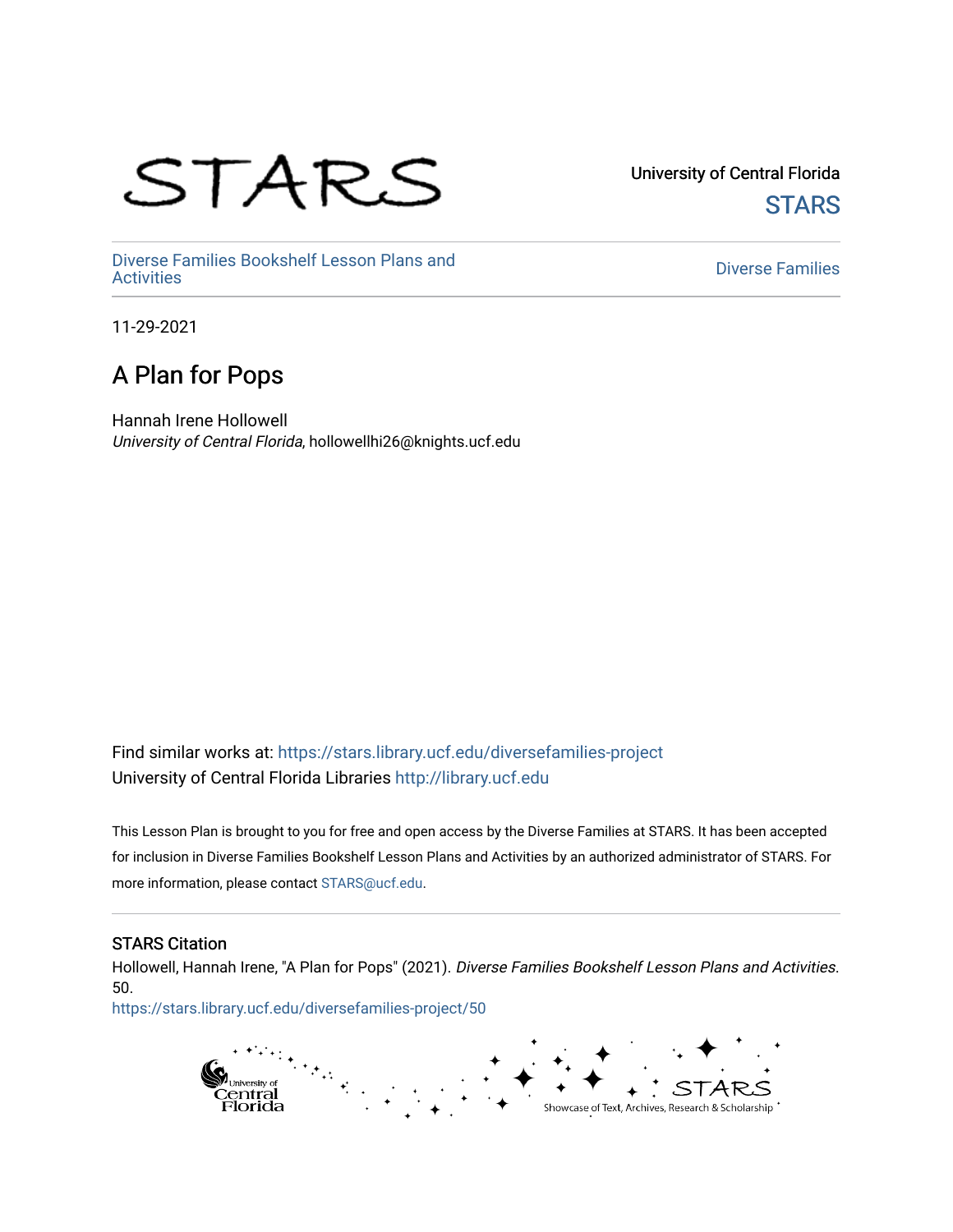

UNIVERSITY OF CENTRAL FLORIDA

#### **Diverse Families Children's Literature Lesson Plan Written by: Hannah Hollowell**

**STARS Database BOOK URL:<https://stars.library.ucf.edu/diversefamilies/2023/>**

| Lesson Title:                                                               | <b>Book title:</b> A Plan for Pops                                                                                                                                                                                                                                                                                                                                                                                                                                                                                                                                                                                                                                        |
|-----------------------------------------------------------------------------|---------------------------------------------------------------------------------------------------------------------------------------------------------------------------------------------------------------------------------------------------------------------------------------------------------------------------------------------------------------------------------------------------------------------------------------------------------------------------------------------------------------------------------------------------------------------------------------------------------------------------------------------------------------------------|
|                                                                             | <b>Heather Smith</b><br>Author:                                                                                                                                                                                                                                                                                                                                                                                                                                                                                                                                                                                                                                           |
|                                                                             | Illustrator: Brooke Kerrigan                                                                                                                                                                                                                                                                                                                                                                                                                                                                                                                                                                                                                                              |
| <b>Content Area and Grade</b>                                               | 3rd Grade English Language Arts                                                                                                                                                                                                                                                                                                                                                                                                                                                                                                                                                                                                                                           |
| Level:                                                                      |                                                                                                                                                                                                                                                                                                                                                                                                                                                                                                                                                                                                                                                                           |
| Lesson Objectives:                                                          | The students will be able to navigate a character's perspective from a literary<br>text.                                                                                                                                                                                                                                                                                                                                                                                                                                                                                                                                                                                  |
|                                                                             | The students will be able to summarize the text using correct conventions for<br>their grade level.                                                                                                                                                                                                                                                                                                                                                                                                                                                                                                                                                                       |
|                                                                             | The students will be able to write a personal or fictional narrative using the<br>rules of grammar.                                                                                                                                                                                                                                                                                                                                                                                                                                                                                                                                                                       |
|                                                                             | The students will be able to name a couple of characteristics that make<br>someone diverse.                                                                                                                                                                                                                                                                                                                                                                                                                                                                                                                                                                               |
| Florida Standards:<br>Assessment:                                           | ELA.3.R.1.3 Explain different characters' perspectives in a literary text.<br>$\bullet$<br>ELA.3.R.3.2 Summarize a text to enhance comprehension. Include plot and<br>$\bullet$<br>theme for a literary text. Use the central idea and relevant details for an<br>informational text.<br>ELA.3.C.3.1 Follow the rules of standard English grammar, punctuation,<br>capitalization, and spelling appropriate to grade level.<br>ELA.3.C.1.2 Write personal or fictional narratives using a logical sequence of<br>events, appropriate descriptions, dialogue, a variety of transitional words or<br>phrases, and an ending.<br>Teacher observation- informative assessment |
|                                                                             | Partner/group discussion<br>Story Map Flip Book & Character's feelings<br><b>Written Summary</b><br><b>Written Narrative</b><br><b>Exit Slip</b>                                                                                                                                                                                                                                                                                                                                                                                                                                                                                                                          |
| Motivating Activity &<br><b>Anticipatory Set/Access Prior</b><br>Knowledge: | • Teacher will ask children if they know anything about depression.<br>o This will be time for the Teacher to allow students to share and for the<br>teacher to share any stories as well, keeping things light and positive.<br>Teacher will then explain before proceeding into the lesson that not all<br>relationships look the same. Some are what we may see more often as a Mom<br>and Dad or Grandma and a Grandpa. Sometimes it can be a Mom and a Mom<br>or a Grandpa and a Grandpa and so forth. There is not a set relationship<br>standard. Does anyone know anyone in a relationship like this?                                                             |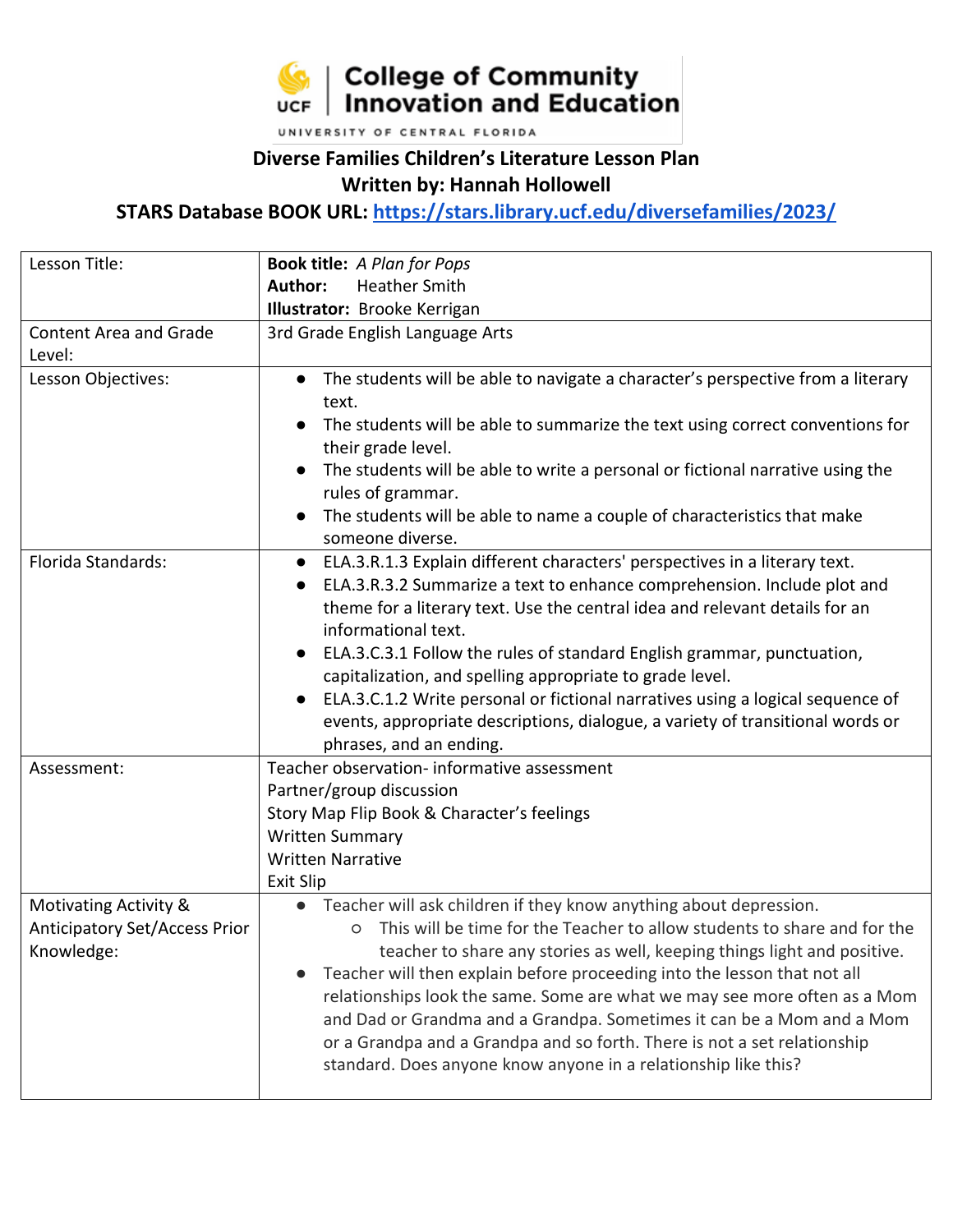

|             | UNIVERSITY OF CENTRAL FLORIDA                                                                                                                                                                                                                                                                                                                                                                                                                                                                                                                                                                                                                                                                                                                                                                                                                                                                                                                                                                                                                                                                                                                                                                                                                                                                                                                                                                                                                                                                                                                                                                                                                                                                                                                                                                                                                                                                                                                                                                                                                                                                                                                                                                                                                                                                                                                                        |
|-------------|----------------------------------------------------------------------------------------------------------------------------------------------------------------------------------------------------------------------------------------------------------------------------------------------------------------------------------------------------------------------------------------------------------------------------------------------------------------------------------------------------------------------------------------------------------------------------------------------------------------------------------------------------------------------------------------------------------------------------------------------------------------------------------------------------------------------------------------------------------------------------------------------------------------------------------------------------------------------------------------------------------------------------------------------------------------------------------------------------------------------------------------------------------------------------------------------------------------------------------------------------------------------------------------------------------------------------------------------------------------------------------------------------------------------------------------------------------------------------------------------------------------------------------------------------------------------------------------------------------------------------------------------------------------------------------------------------------------------------------------------------------------------------------------------------------------------------------------------------------------------------------------------------------------------------------------------------------------------------------------------------------------------------------------------------------------------------------------------------------------------------------------------------------------------------------------------------------------------------------------------------------------------------------------------------------------------------------------------------------------------|
| Procedures: | Teacher will welcome students to class and ask students if they know anything<br>about Depression. Once students have had a chance to share, the teacher<br>should continue by explaining that "Depression is a state of sadness which<br>occurs when there is a hormonal imbalance in the brain. I know that is a lot of<br>big words, but depression can be a heavy topic for some. Essentially this just<br>means that there are chemicals in your brain that are off causing you to be<br>very sad for a longer period of time. In our story today there will be some<br>bigger topics to understand, and depression will be one of them as well as the<br>child in the story having two grandfathers that are together. Not all<br>relationships look the same and this is an example of that."<br>Teacher will then introduce the book, A Plan for Pops written by Heather<br>Smith and Brooke Kerrigan.<br>Teacher will begin with some opening questions while showing the<br>$\circ$<br>cover to students:<br>"Why do you think Pops needs a plan?"<br>"From looking at the cover, what do you think is going to<br>happen?"<br>Teacher will then go on to explain the story stating, "This book is about<br>$\circ$<br>a grandchild and two grandfathers and how they spend their happy<br>Saturdays together, until something happens that makes their happy<br>days, rather sad." The teacher will then read the back cover, "Lou and<br>Grandad have made a complex contraption that has one simple task:<br>make Pops smile."<br>"As you get older your body tends to slow down and you may not be<br>$\circ$<br>able to do as much as someone who is younger. Has anyone ever seen<br>someone who is older use a wheelchair or walker? A wheelchair or<br>walker or even a cane may be used to assist someone who is elderly in<br>walking or moving around. But at first that may be a little bit of an<br>adjustment for them. This may cause them to be depressed. Let's read<br>and see if this translates into the story." (UDL 3.1 Activate or supply<br>background knowledge)<br>Teacher will then begin to read the story, A Plan for Pops, pausing to ask<br>questions to ensure comprehension: (UDL 3.3 Guide information processing<br>and visualization)<br>Page 3: "Why do you think the author makes a point to mention that<br>$\circ$ |
|             | Pops legs don't work like they used to?"                                                                                                                                                                                                                                                                                                                                                                                                                                                                                                                                                                                                                                                                                                                                                                                                                                                                                                                                                                                                                                                                                                                                                                                                                                                                                                                                                                                                                                                                                                                                                                                                                                                                                                                                                                                                                                                                                                                                                                                                                                                                                                                                                                                                                                                                                                                             |
|             | Page 7: "Now that we have seen Grandad and Pops breakfast and lunch<br>$\circ$                                                                                                                                                                                                                                                                                                                                                                                                                                                                                                                                                                                                                                                                                                                                                                                                                                                                                                                                                                                                                                                                                                                                                                                                                                                                                                                                                                                                                                                                                                                                                                                                                                                                                                                                                                                                                                                                                                                                                                                                                                                                                                                                                                                                                                                                                       |
|             | choices, as well as their library activities, have we learned anything<br>about their personalities?"                                                                                                                                                                                                                                                                                                                                                                                                                                                                                                                                                                                                                                                                                                                                                                                                                                                                                                                                                                                                                                                                                                                                                                                                                                                                                                                                                                                                                                                                                                                                                                                                                                                                                                                                                                                                                                                                                                                                                                                                                                                                                                                                                                                                                                                                |
|             | Page 10: Teacher pauses and asks, "Does anyone know what the 3 P's<br>$\circ$                                                                                                                                                                                                                                                                                                                                                                                                                                                                                                                                                                                                                                                                                                                                                                                                                                                                                                                                                                                                                                                                                                                                                                                                                                                                                                                                                                                                                                                                                                                                                                                                                                                                                                                                                                                                                                                                                                                                                                                                                                                                                                                                                                                                                                                                                        |
|             | mean? Perseverance, Persistence, and Patience?" Teacher will pause                                                                                                                                                                                                                                                                                                                                                                                                                                                                                                                                                                                                                                                                                                                                                                                                                                                                                                                                                                                                                                                                                                                                                                                                                                                                                                                                                                                                                                                                                                                                                                                                                                                                                                                                                                                                                                                                                                                                                                                                                                                                                                                                                                                                                                                                                                   |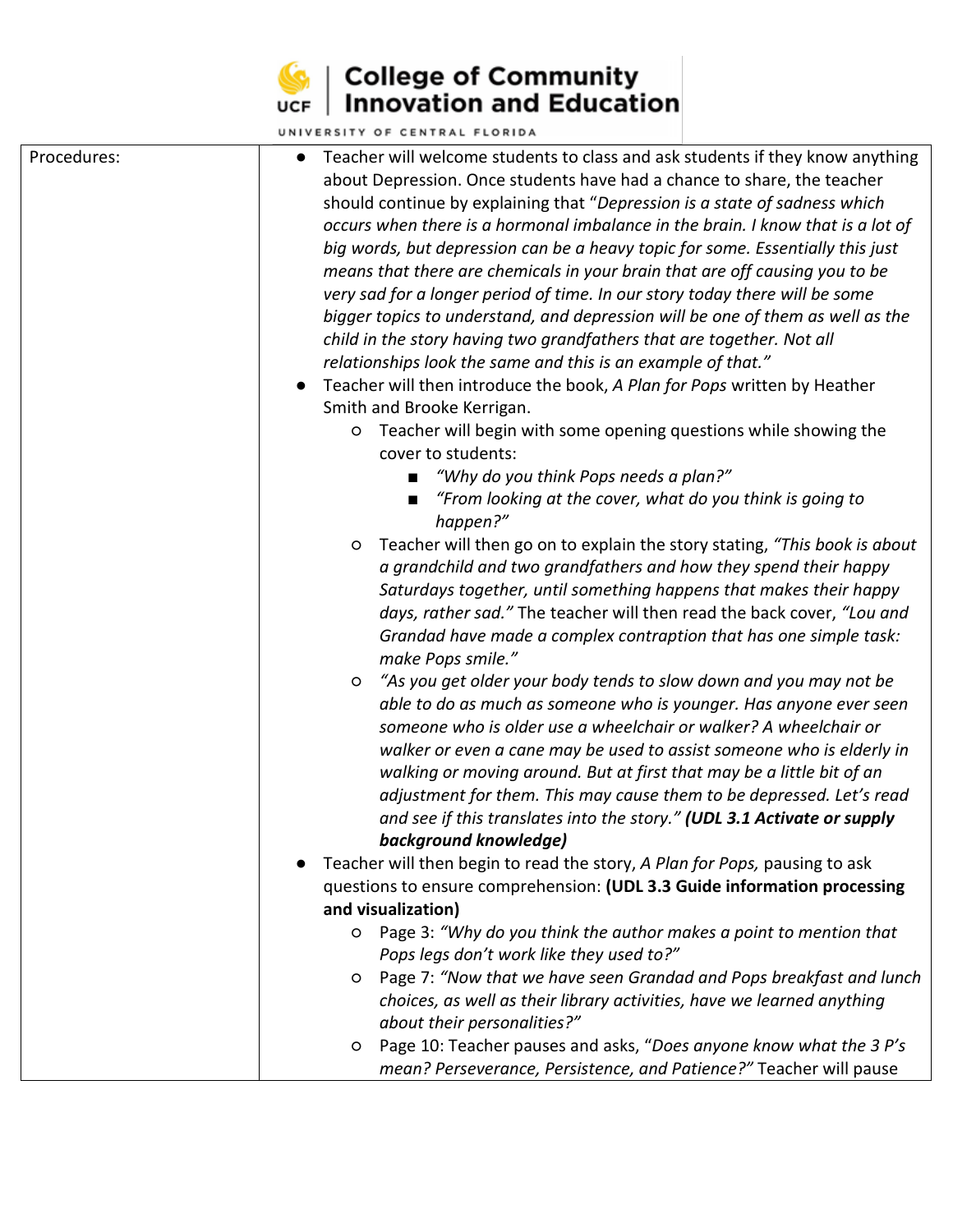| UNIVERSITY OF CENTRAL FLORIDA                                                                                                 |
|-------------------------------------------------------------------------------------------------------------------------------|
| and wait for a response and if none is given, give the definitions to<br>students. "Why do you think Grandad tells Lou this?" |
| Page 14: "Pops has fallen, do you think you know what's going to<br>O                                                         |
| happen next?"                                                                                                                 |
| Page 15: "Pops needs a wheelchair for good, how do you think that is<br>O                                                     |
| going to affect him?" Teacher pauses, "Will this change his happy,                                                            |
| positive energy?" Students will turn and talk and then a few responses                                                        |
| can be shared with the entire group.                                                                                          |
| Page 20: "Why is Lou making a plan for Pops?"<br>O                                                                            |
| After the teacher has finished reading, the teacher will ask, "Why did Lou's                                                  |
| plan make Pops so happy? What did they include in the plan that had special                                                   |
| meaning to them?"                                                                                                             |
| The teacher will now have students think, pair, share to address the<br>O                                                     |
| following questions: (UDL 8.3 Foster collaboration and community)                                                             |
| "What happened in the story that made Pops so sad?"                                                                           |
| "How did we know that Pops was so sad?"<br>$\blacksquare$                                                                     |
| "We will now create a flipbook that will provide information<br>$\blacksquare$                                                |
| about the beginning, middle, and ending of the story. We will                                                                 |
| begin by folding one piece of paper in half 'hotdog' style. Then                                                              |
| we will take the sheet of paper and split one half of the hot dog                                                             |
| into 3 sections, followed by cutting them apart so they flip up                                                               |
| separately. On each of the three sections, write 'B' or                                                                       |
| 'Beginning', 'M' or 'Middle', and 'E' or 'Ending'. Make this your                                                             |
| own so you will understand it and color it how you would like.                                                                |
| Once you have this portion completed, I would like you to go                                                                  |
| through and complete the story map. Just write a few sentences                                                                |
| in each section that explains what happened within the story.                                                                 |
| Make special note about how each character is feeling in each                                                                 |
| stage."                                                                                                                       |
| Once the students are finished discussing the questions and filling out the                                                   |
| flipbook, Teacher will have students share their responses. The Teacher can                                                   |
| also fill out a larger version of the story map to allow visuals for students to                                              |
| see what other students came up with. This will double as an accommodation                                                    |
| for English Language Learners because this could be translated to their first                                                 |
| language. (UDL 1.2 Offer alternatives for auditory information)                                                               |
| After completing the discussion on the story map and character perspectives,                                                  |
| Teacher will ask students, "Do we know what a summary is?" After pausing                                                      |
| giving students a moment to volunteer an answer, if no one responds, teacher                                                  |
| will define the word summary. "A summary is a brief account of the main                                                       |
| points of something, similar to our story maps, just written in paragraph form."                                              |
| (UDL 3.1 Activate or supply background knowledge)                                                                             |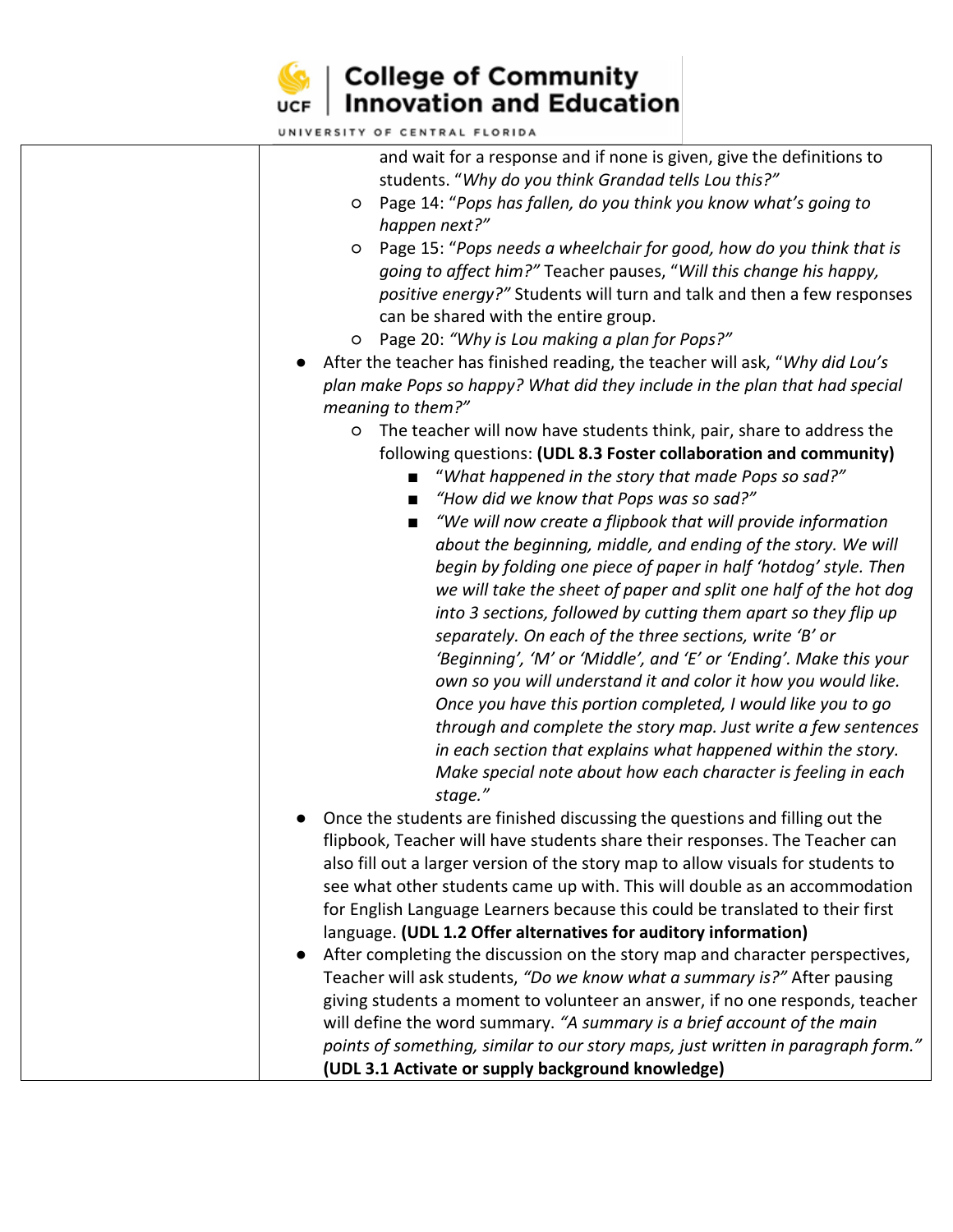

| UNIVERSITY OF CENTRAL FLORIDA                                                                                                                                                                                                                                                                                                                                                                                                                                                                                                                                                                                                                                                                                                                                                                                                                                                                                                                                                                                                                                                         |
|---------------------------------------------------------------------------------------------------------------------------------------------------------------------------------------------------------------------------------------------------------------------------------------------------------------------------------------------------------------------------------------------------------------------------------------------------------------------------------------------------------------------------------------------------------------------------------------------------------------------------------------------------------------------------------------------------------------------------------------------------------------------------------------------------------------------------------------------------------------------------------------------------------------------------------------------------------------------------------------------------------------------------------------------------------------------------------------|
| Teacher will ask students to write a short summary as an overview of the<br>$\bullet$<br>story. They are able to use the story map as a guide. This should be given as a<br>daily journal prompt. This will be used to help check the student's<br>comprehension of the story before moving into detail of what happened. (UDL<br>3.4 Maximize transfer and generalization) Some students may need to hear<br>the story again, or may need more insight into the complex mental and<br>emotional meanings behind this story. (UDL 1.1 Offer ways of customizing the<br>display of information) The teacher will say, "Now that we have covered what<br>a summary is, you will write a short summary, based on the story map you<br>created. This will help me see whether or not you understand the storyline as<br>well as the deeper emotional/mental topics behind the story."<br>Students will have time to write and then think, pair, share with their partners.<br>$\bullet$<br>After they are finished, the Teacher should ask if anyone would like to<br>volunteer to share. |
| The Teacher should now continue to talk to students about the topics that<br>were discussed before the book. "Now that we have read the story, do you<br>remember the topics we talked about prior to reading the book? We talked<br>about depression, older people needing assistance with getting around, and<br>how sometimes relationships don't always look the same. Did you see anything<br>in the book that had any connections with that? Let's start with depression."<br>The teacher should work through the following questions allowing time for<br>students to think, pair, share with their elbow partner. After time is given to<br>students to discuss the questions, the teacher should allow time for them to<br>share with the class. Then move onto the next question. (UDL 3.2 Highlight<br>patterns, critical features, big ideas, and relationships)<br>"Did you see anyone in the story that may have been depressed?"<br>$\circ$<br>"Why was Pops depressed? What did he do that led you to believe<br>$\circ$                                              |
| this?"<br>"Pops was depressed because he had to be in a wheelchair 'for always',<br>O<br>does this relate to another difficult topic we touched on earlier?"<br>"Pops was depressed, how do you think his depression affected<br>$\circ$<br>Grandad? What about Lou?<br>Teacher can use this to transition into the next and final activity. "Thinking<br>about how Pops now has to be in a wheelchair and how this made him<br>depressed, what made him happy and feel better again?" Teacher should allow<br>students to answer. "So we know that Lou and Granddad's contraption that<br>shot off the paper cranes helped Pops feel better again. Keeping this example<br>in mind, I would like you to write a Narrative, that is at least one page long,<br>about a time when you helped cheer someone up or when someone helped<br>cheer you up. Do you remember what a narrative is?" Teacher will give<br>students to ask questions about narratives. "I also want you to make sure that<br>you are following the proper rules for English Grammar. Do you remember             |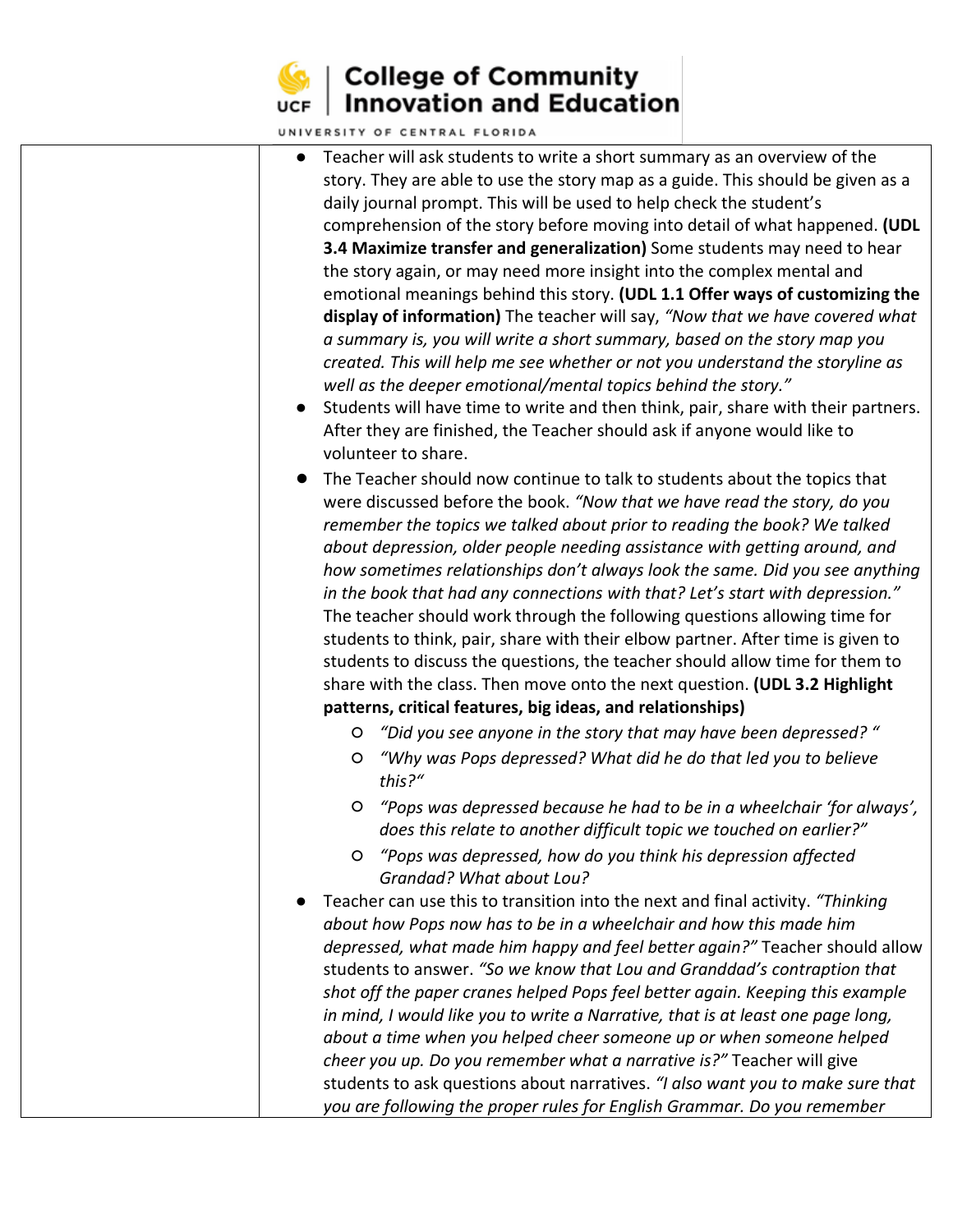

|            | UNIVERSITY OF CENTRAL FLORIDA                                                        |
|------------|--------------------------------------------------------------------------------------|
|            | what that is?" The Teacher should wait for the students to respond. "This is         |
|            | periods, commas, sentence structure, etc. You need to ensure that you do a           |
|            | read over of your Narrative to ensure that all grammar is correct." (UDL 3.1         |
|            | Activate or supply background knowledge)                                             |
|            | Once students have finished their narrative writing, they will have the<br>$\bullet$ |
|            | opportunity to participate in a Kahoot as an Exit Ticket (UDL 3.2 Highlight          |
|            | patterns, critical features, big ideas, and relationships). This is a ten question   |
|            | Assessment that lets students show comprehension. The questions can be               |
|            | found below:                                                                         |
|            | What is something diverse about this story?<br>$\circ$                               |
|            | The music Pops listens to                                                            |
|            | Pops & Granddad's relationship<br>п                                                  |
|            | Lou's breakfast                                                                      |
|            | The contraption                                                                      |
|            | What did Lou do to make Pops feel better?<br>O                                       |
|            | Make Pops a picture<br>п                                                             |
|            | Booked him a vacation                                                                |
|            | Created a contraption<br>$\blacksquare$                                              |
|            | ■ Wrote him a poem                                                                   |
|            | What animal did Lou and Pops make out of paper?<br>O                                 |
|            | Giraffe                                                                              |
|            | Fish<br>$\blacksquare$                                                               |
|            | Kangaroo<br>■                                                                        |
|            | Crane<br>■                                                                           |
|            | What day of the week did Lou get together with their grandfathers?<br>$\circ$        |
|            | Sunday<br>$\mathcal{L}^{\text{max}}$                                                 |
|            | Saturday                                                                             |
|            | ■<br>Monday                                                                          |
|            | п<br>Wednesday                                                                       |
|            |                                                                                      |
|            | What happened to Pops emotions after his fall?<br>O                                  |
|            | He fell into a depression                                                            |
|            | He threw a party                                                                     |
|            | Nothing happened he was okay                                                         |
|            | He went crazy<br>■                                                                   |
| Materials: | Pencil or writing utensil<br>$\bullet$                                               |
|            | notebook or lined paper                                                              |
|            | poster paper                                                                         |
|            | copy of A Plan for Pops, written by Heather Smith and illustrated by Brooke          |
|            | Kerrigan                                                                             |
|            | <b>Story Map Foldable</b>                                                            |
|            | o construction paper                                                                 |
|            | o scissors                                                                           |